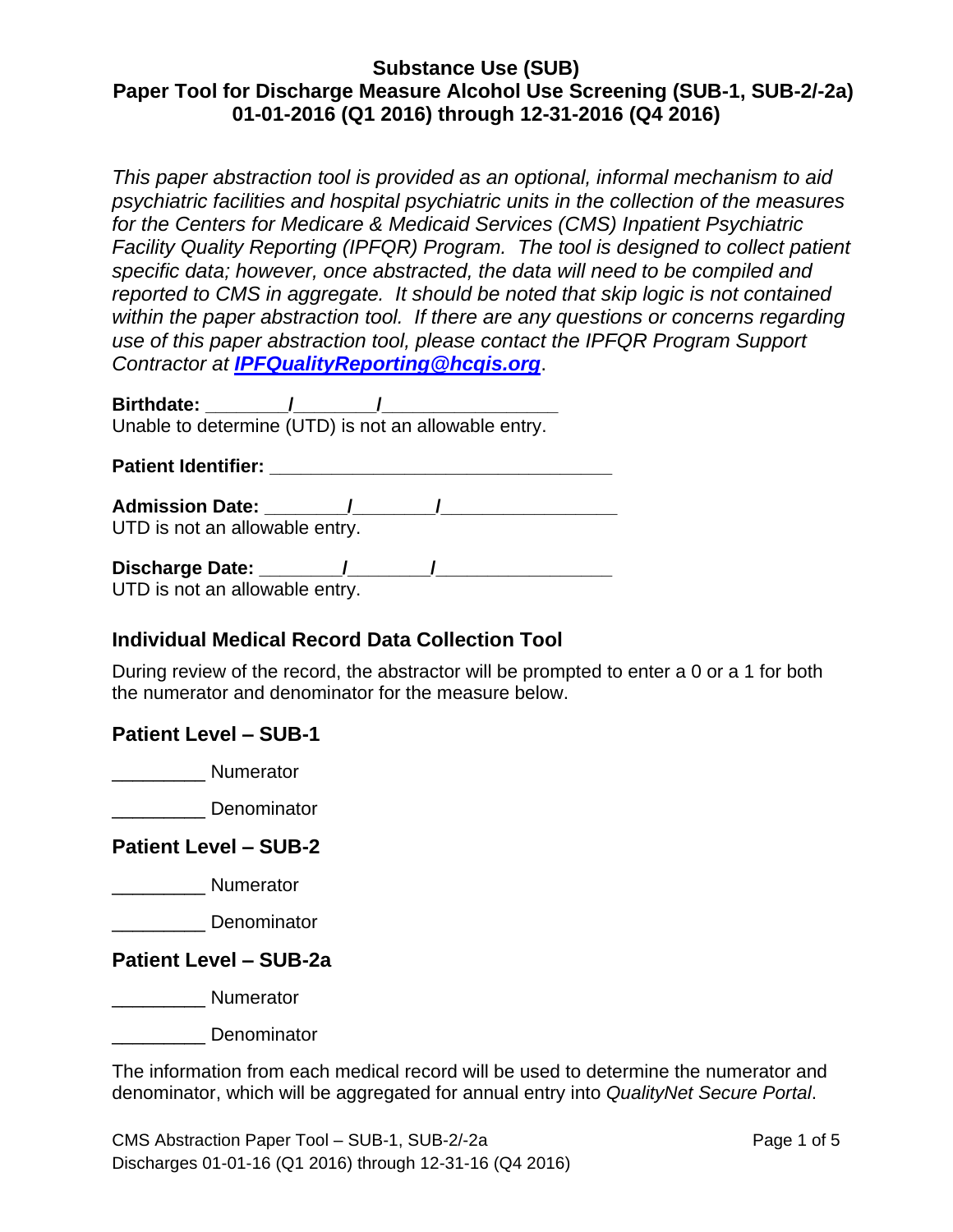### **SUB-1**

- **1. What is the patient's age?** Patient Age (in years) is calculated by *Admission Date* minus *Birthdate.* **\_\_\_\_\_\_\_\_\_\_\_\_\_\_\_\_\_\_\_\_\_\_\_\_\_\_\_\_\_\_\_\_**
	- If Patient Age is less than 18 years, then the case will be excluded (Measure Category Assignment of "B"). Stop abstracting. The case will not be included in the numerator or denominator for SUB-1. Add 0 to the numerator and denominator for SUB-1.
	- If Patient Age is 18 years of age or greater, then continue and proceed to *Length of Stay.*
- **2. What is the Length of Stay?** Length of Stay (in days) equals *Discharge Date* minus *Admission Date*.
	- If length of stay is less than or equal to 3 days, then the case will be excluded (Measure Category Assignment of "B"). Stop abstracting. The case will not be included in the numerator or denominator for SUB-1. Add 0 to the numerator and denominator for SUB-1.
	- If length of stay is greater than 3 days, then continue and proceed to *Comfort Measures Only*.
- **3. When is the earliest physician, Advanced Practice Nurse (APN), or Physician Assistant (PA) statement documenting comfort measures only?** *(Comfort Measures Only)*
	- \_\_\_\_\_ 1 **Day 0 or 1:** The earliest day the physician/APN/PA documented *Comfort Measures Only* was the day of arrival (Day 0) or day after arrival (Day 1).
	- \_\_\_\_\_ 2 **Day 2 or after:** The earliest day the physician/APN/PA documented *Comfort Measures Only* was 2 or more days after arrival day (Day 2+).
	- \_\_\_\_\_ 3 **Timing unclear:** There is physician/APN/PA documentation of *Comfort Measures Only* during this hospital stay, but whether the earliest documentation of *Comfort Measures Only* was on day 0 or 1 OR after day 1 is unclear.
	- \_\_\_\_\_ 4 **Not Documented/UTD:** There is no physician/APN/PA documentation of *Comfort Measures Only*, or unable to determine from medical record documentation.
	- If *Comfort Measures Only* equals 1, 2, or 3, the case will be excluded (Measure Category Assignment of "B"). Stop abstracting. The case will not be included in the numerator or denominator for SUB-1. Add 0 to the numerator and denominator for SUB-1.
	- If *Comfort Measures Only* equals 4, proceed to *Alcohol Use Status*.

CMS Abstraction Paper Tool – SUB-1, SUB-2/-2a Page 2 of 5 Discharges 01-01-16 (Q1 2016) through 12-31-16 (Q4 2016)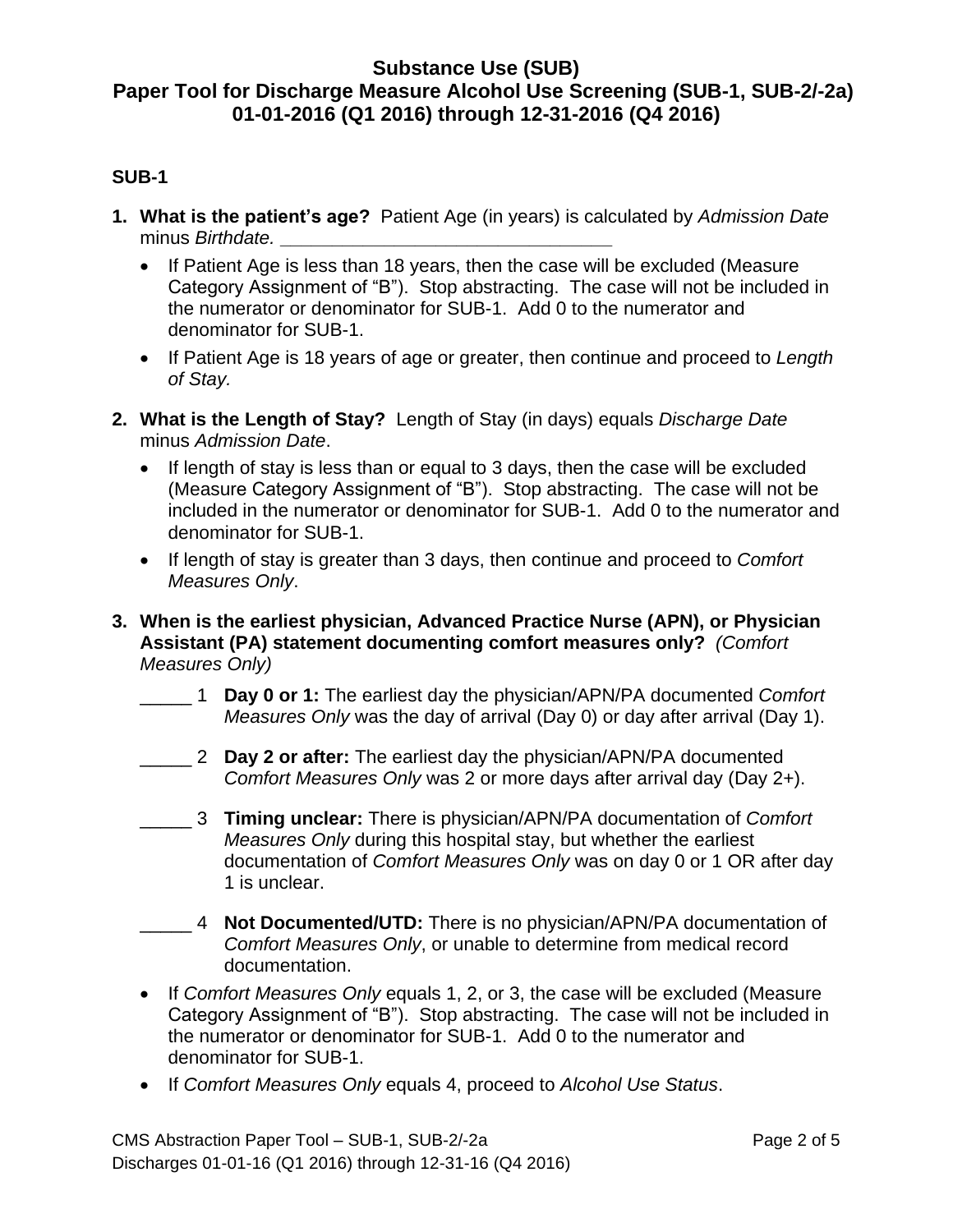#### **4. What is the patient's** *Alcohol Use Status***?** *(Alcohol Use Status)*

- \_\_\_\_\_ 1 The patient is screened with a validated tool within the first 3 days of admission and the score on the alcohol screen indicates no or low risk of alcohol related problems.
- \_\_\_\_\_ 2 The patient was screened with a validated tool within the first 3 days of admission and the score on the alcohol screen indicates unhealthy alcohol use (moderate risk) benefiting from *Brief Intervention*.
- \_\_\_\_\_ 3 The patient was screened with a non-validated tool within the first 3 days of admission and the score on the alcohol screen indicates no or low risk of alcohol related problems.
- \_\_\_\_\_ 4 The patient was screened with a non-validated tool within the first 3 days of admission and the score on the alcohol screen indicates unhealthy alcohol use (moderate risk) benefiting from *Brief Intervention*.
- \_\_\_\_\_ 5 The patient refused the screen for alcohol use within the first 3 days of admission.
- \_\_\_\_\_ 6 The patient was not screened for alcohol use during the first 3 days of admission or unable to determine from medical record documentation.
- \_\_\_\_\_ 7 The patient was not screened for alcohol use during the first 3 days of admission because of cognitive impairment.
- If *Alcohol Use Status* equals 1, 2, or 5, the case will be included (Measure Category Assignment of "E"). Stop abstracting. Add 1 to BOTH the numerator and denominator for SUB-1.
- If *Alcohol Use Status* equals 3, 4, or 6, the case will be included (Measure Category Assignment of "D"). Stop abstracting. Add 1 to the denominator for SUB-1. Add 0 to the numerator for SUB-1.
- If *Alcohol Use Status* equals 7, the case will be excluded (Measure Category Assignment of "B"). Stop abstracting. The case will not be included in the numerator or denominator for SUB-1. Add 0 to the numerator and denominator for SUB-1.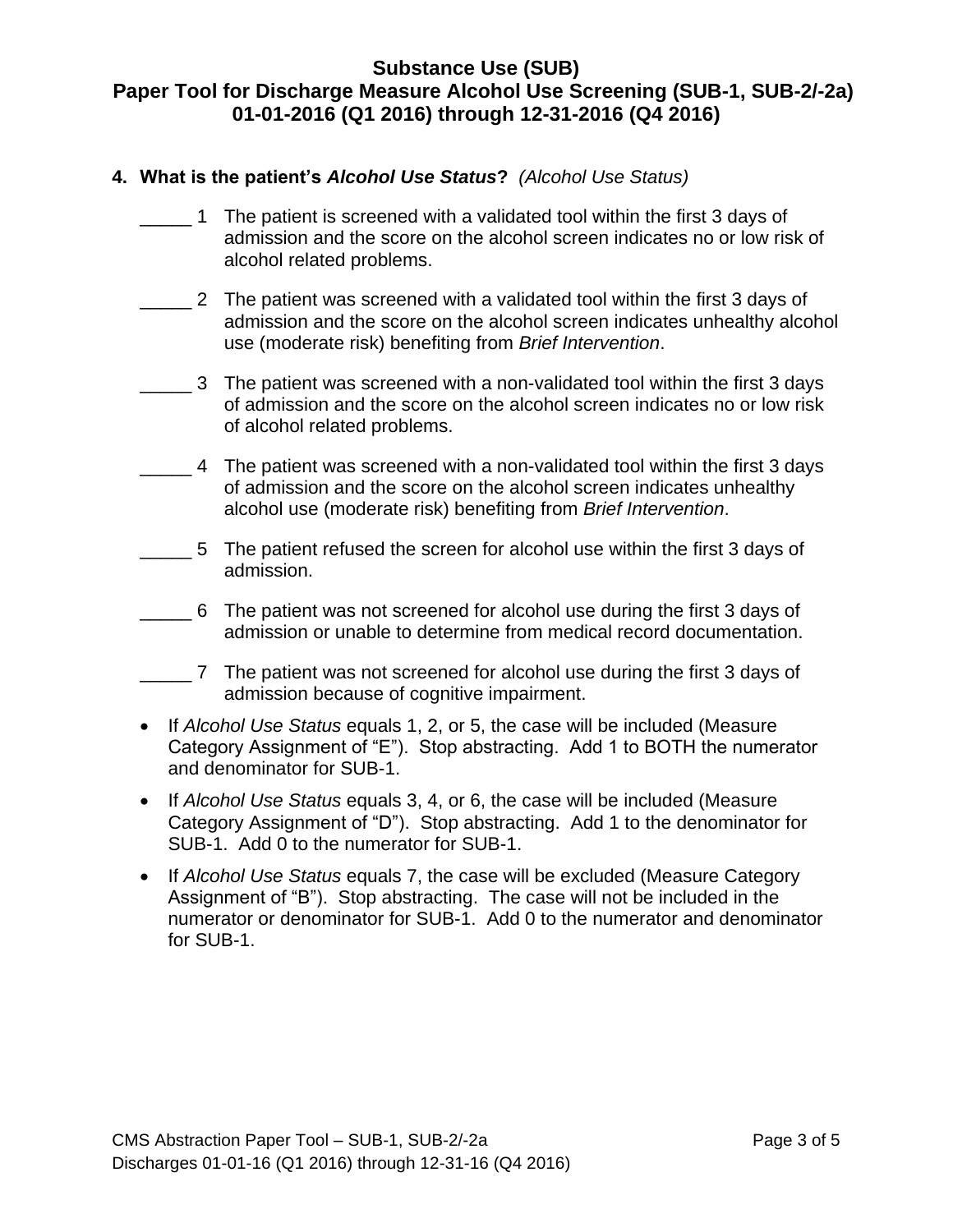#### **SUB-2**

- **5. What is the patient's age?** Patient Age (in years) is calculated by *Admission Date* minus *Birthdate.*
	- If Patient Age is less than 18 years, the case will be excluded (Measure Category Assignment of "B"). Stop abstracting for SUB-2. The case will not be included in the numerator or denominator count for SUB-2.
	- If Patient Age is 18 years of age or greater, proceed to Length of Stay*.*
- **6. What is the Length of Stay?** Length of Stay (in days) equals *Discharge Date* minus *Admission Date*.
	- If length of stay is less than or equal to 3 days, the case will be excluded (Measure Category Assignment of "B"). Stop abstracting for SUB-2. The case will not be included in the numerator or denominator count for SUB-2.
	- If length of stay is greater than 3 days, proceed to *Comfort Measures Only*.
- **7. When is the earliest physician/APN/PA documentation of comfort measures only?** *(Comfort Measures Only)*
	- \_\_\_\_\_ 1 **Day 0 or 1:** The earliest day the physician/APN/PA documented *Comfort Measures Only* was the day of arrival (Day 0) or day after arrival (Day 1).
	- \_\_\_\_\_ 2 **Day 2 or after:** The earliest day the physician/APN/PA documented *Comfort Measures Only* was 2 or more days after arrival day (Day 2+).
	- \_\_\_\_\_ 3 **Timing unclear:** There is physician/APN/PA documentation of *Comfort Measures Only* during this hospital stay, but whether the earliest documentation of *Comfort Measures Only* was on day 0 or 1 OR after day 1 is unclear.
	- \_\_\_\_\_ 4 **Not Documented/UTD:** There is no physician/APN/PA documentation of *Comfort Measures Only*, or unable to determine from medical record documentation.
	- If *Comfort Measures Only* equals 1, 2, or 3, the case will be excluded (Measure Category Assignment of "B"). Stop abstracting for SUB-2. The case will not be included in the numerator or denominator count for SUB-2.
	- If *Comfort Measures Only* equals 4, proceed to *Alcohol Use Status*.